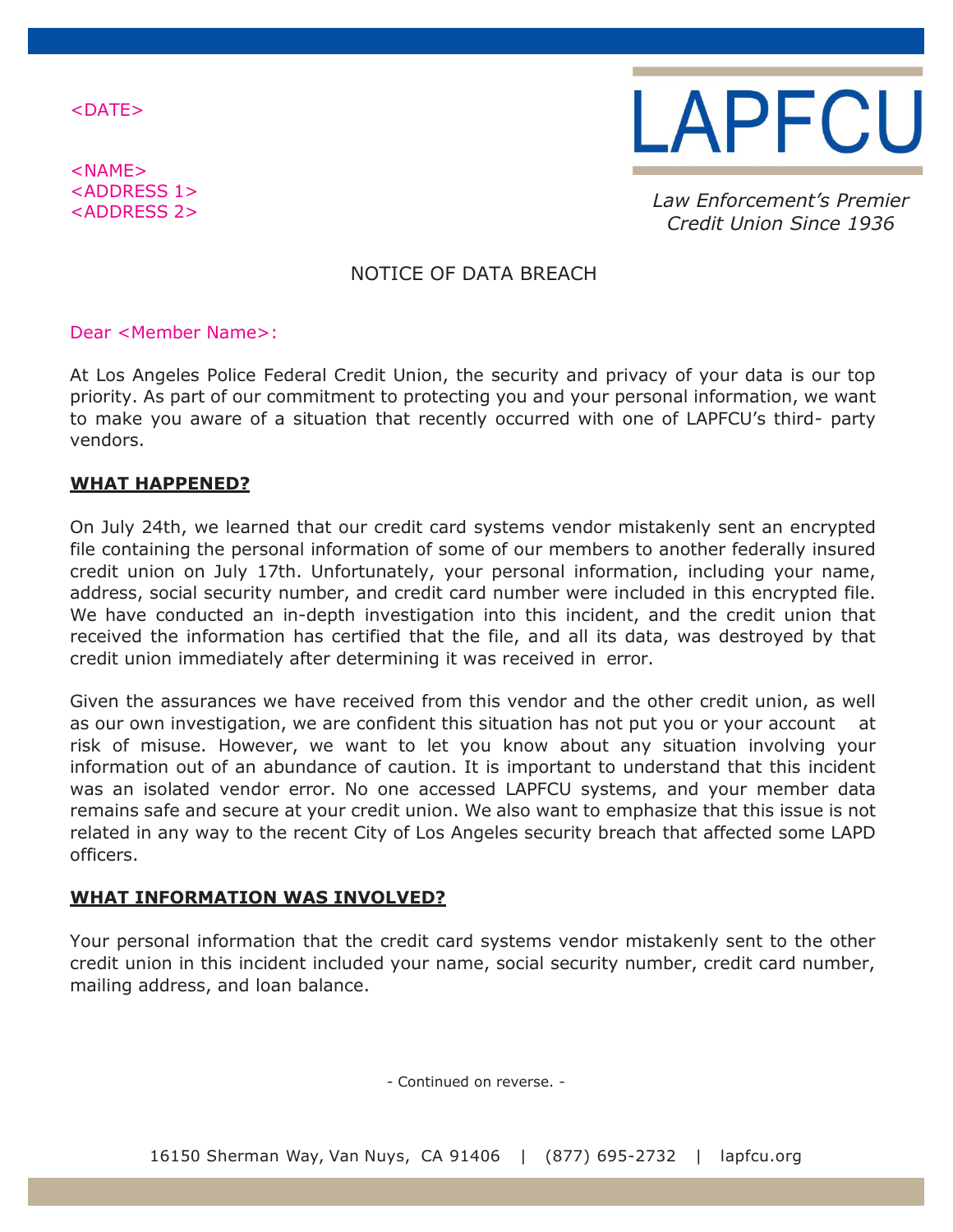## **WHAT WE ARE DOING**

We take this issue very seriously, and apologize for this vendor mistake. We have state-ofthe-art technology and security systems in place to protect our members, and expect the same from our business partners. While this incident has been deeply disappointing to LAPFCU, we assure you that all vendors we work with are subject to rigorous due diligence by LAPFCU, including reviewing the vendor's information security practices and reputation in the industry.

The credit card vendor involved here is well-regarded in the industry, and has also been thoroughly vetted by LAPFCU, as well as being subject to rigorous examination by federal banking regulators. As a result of this recent incident, this vendor has assured us that it has since implemented additional security protocols to prevent this type of situation from happening again and is taking its responsibilities in this area seriously.

## **WHAT YOU CAN DO**

Although we are confident your information is not at risk of being misused, it is our philosophy to help members protect all of their information in the best way possible. While we have no indication that your personal information has been or will be used in any criminal activity, there are several precautions available to you to monitor use of your personal information and prevent identity theft.

## **• Free Credit Monitoring**

To ensure you have the most up-to-date security for your personal information, we would like to offer you a complimentary one-year membership in a credit monitoring service. If you would like to activate your complimentary one-year membership in Credit Monitoring please follow the steps below by November 30, 2019. These services will be provided by CyberScout, a company that specializes in identity theft education and resolution. Once activated, the membership will continue for 12 months.

To enroll in Credit Monitoring\* services at no charge, please log on to **myidmanager.com**  and follow the instructions provided. When prompted please provide the following unique code to receive services: <Code>.

For guidance with CyberScout services, please call the CyberScout help line at (800) 405-6108 and supply the fraud specialist with your unique code.

**• You have the right to place a fraud alert on your credit file for 90 days, at no cost.** This alert recommends that creditors contact you before opening new accounts. The law also allows you to place an extended fraud alert on your credit file in circumstances such as these. To place a fraud alert or to obtain a free copy of your credit report, please contact:

#### **EXPERIAN**

[www.experian.com](http://www.experian.com/) 1-888-397-3742 P.O. Box 9554 Allen, TX 75013

**EQUIFAX** [www.equifax.com](http://www.equifax.com/) 1-800-685-1111 P.O. Box 105788 Altanta, GA 30348 **TRANSUNION** [www.transunion.com](http://www.transunion.com/) 1-888-909-8872

Fullerton, CA 92834

P.O. Box 6790

16150 Sherman Way, Van Nuys, CA 91406 | (877) 695-2732 | lapfcu.org